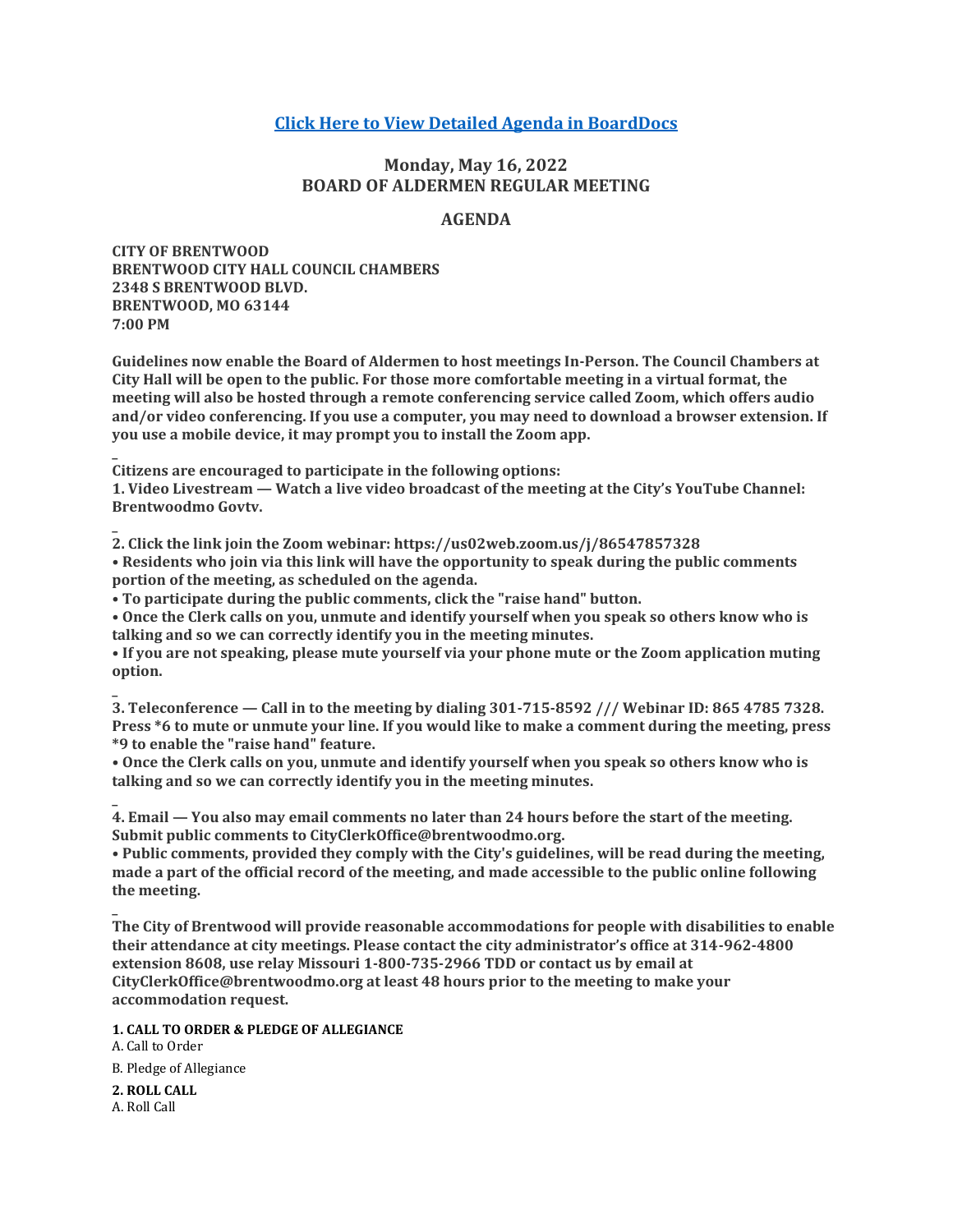#### **3. AGENDA APPROVAL**

A. Approval or Amendment of Agenda

#### **4. ANNOUNCEMENTS, APPOINTMENTS, PROCLAMATIONS & RECOGNITIONS**

A. American Society of Landscape Architects (ASLA) - Merit Award

B. Recognition of Significant Professional Achievement - Chief Fire Officer - Fire Chief Cottrell

C. Proclamation - Emergency Medical Services Week 2022

#### **5. PUBLIC HEARING**

A. Public Hearing on the Conditional Use and Permit Site Development for the Renovation and a 3,224 Square Foot Addition for the Animal Protective Association of Missouri (APA) facility at 1705 S. Hanley Road.

B. Public Hearing to to rezone the property at 200 Hanley Industrial Court from the PD-Planned Development Overlay District to the UD-Urban Development District and site development plan and conditional use permit application for a new 273,659 square foot elevator apartment facility and 26,604 square foot Planet Fitness facility.

C. Public Hearing for a Conditional use Permit for Scissors and Scotch, Men's Hair Salon located within the Dierbergs Brentwood Pointe Shopping Center at the tenant space addressed as 8432 Eager Road.

## **6. CITIZEN COMMENTS**

A. Citizen Comments

#### **7. MAYOR AND ALDERMEN REPORTS**

- A. Mayor David Dimmitt
- B. Alderman David Plufka Ward 1
- C. Alderwoman Nancy Parker Tice Ward 1
- D. Alderwoman Sunny Sims Ward 2
- E. Alderman Brandon Wegge Ward 2
- F. Alderman Jeff Gould Ward 3
- G. Alderman Steve Lochmoeller Ward 3
- H. Alderwoman Kathy O'Neill Ward 4

I. Alderman Jack Shelton - Ward 4

## **8. CITY ADMINISTRATOR REPORT**

A. Brentwood Bound Update

B. YMCA Summer Camp Temporary Structures

#### **9. CONSENT AGENDA**

A. Standing Committees Reports

B. Warrant Lists - Operating Funds and 2022 Expenditures from the 2019 Series Certificates of Participation Proceeds (COP)

C. Special Use Permit for Temporary Liquor License

D. Resolution No. 1365 - A Resolution Approving a Change Order to the Contract with HOF Construction In., for Additional Work Needed for the Brentwood Park Pavilion and Event Lawn Project

## **10. OLD BUSINESS**

A. Bill No. 6386 - Municipal Housing and Community Development (CDBG) Supplemental Cooperation Agreement - 2nd Reading

#### **11. NEW BUSINESS**

A. Bill No. 6385 - An Ordinance Amending Chapter 135 of the Brentwood City Code Relating to Purchasing First Reading B. Bill No. 6387- An Ordinance Approving A Fire Hydrant Relocation With Missouri American Water Company For Mary

Avenue Water Facility Relocations For The Brentwood Bound Improvements Project First and Second Reading

C. Bill No. 6388 An Ordinance Granting Site Development Plan Approval An Office Building At 241 Hanley Industrial Court -First Reading

D. Bill No. 6389 - Fiscal Year 2021 Budget Amendment First and Second Reading

E. Bill No. 6390- An Ordinance Approving Easement Agreements For Russell Avenue STP 5577 (638) Shared Use Path First and Second Reading

F. Bill No. 6391 An Ordinance Granting A Conditional Use Permit And Site Development Plan Approval For The Animal Protective Association Of Missouri (APA) At 1705 S. Hanley Road First Reading